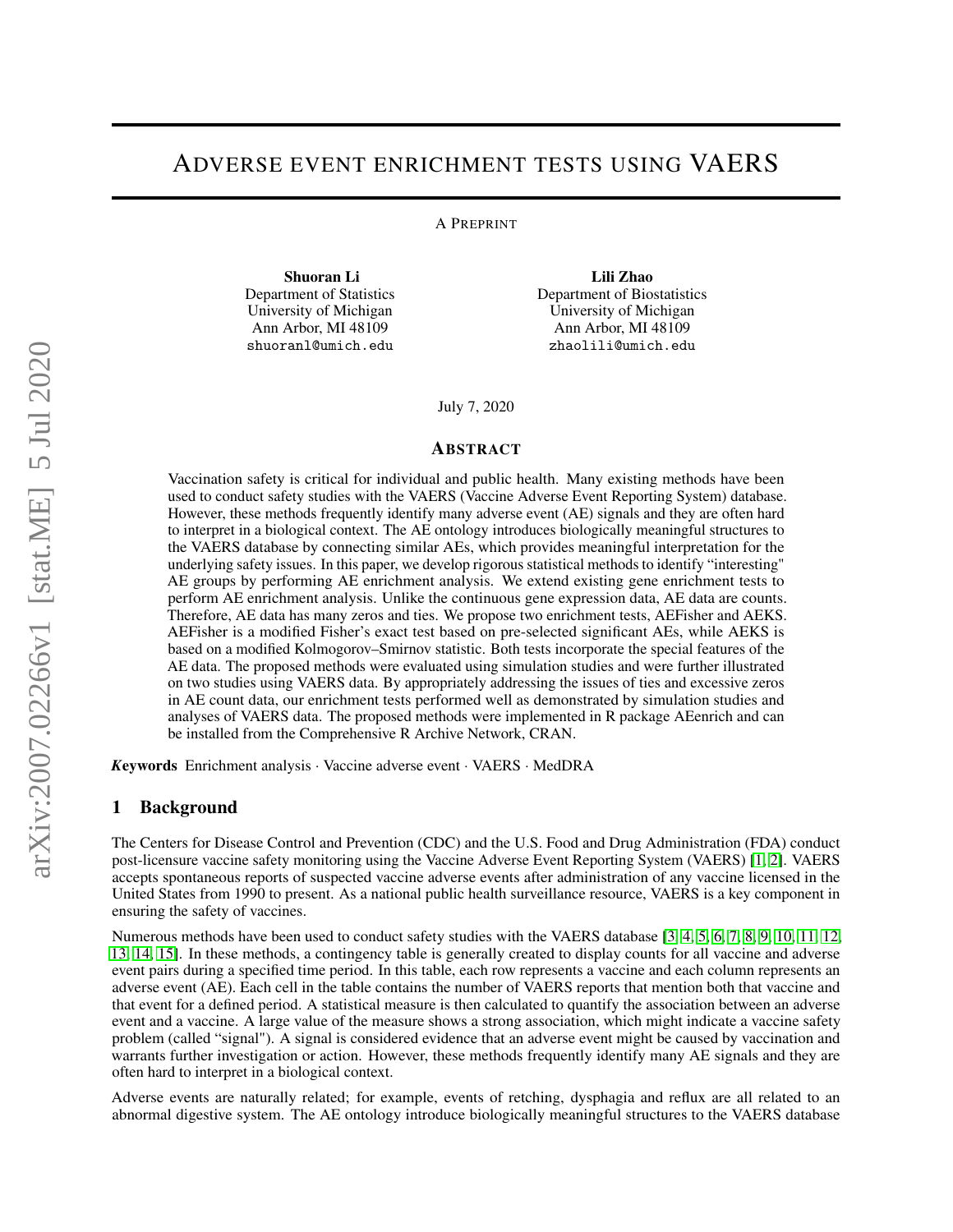by connecting similar AEs, which provides meaningful interpretation for the underlying safety issues. The largest resource for describing AE relationships is MedDRA (Medical Dictionary for Regulatory Activities) [\[16\]](#page-5-15). It has a five level hierarchy. VAERS uses the second lowest term, "Preferred Terms" (PT), which is a distinct descriptor for a symptom, sign and disease. Related PTs are grouped into higher-level AE terms, including "High Level Group Terms" (HLGT) and "System Organ Classes" (SOC). Higher layers of HLGT and SOC represent biologically and clinically meaningful categories for the AEs observed on the lower PT level. The AE ontology has been used to classify AE signals [\[17,](#page-5-16) [18,](#page-5-17) [19,](#page-6-0) [20\]](#page-6-1). For example, [\[17\]](#page-5-16) showed that most AE signals identified on the PT level were found to be in behavior/neurological AEs on the SOC level. However, these findings are based on an *ad-hoc* strategy of comparing proportions of signaled AEs between AE groups. In this paper, we present rigorous statistical methods to identify groups of AEs that are associated with a vaccine of interest and quantify AE group uncertainty in the enrichment analysis.

Over the last few decades, bioinformatics methods have used gene ontology to systematically dissect large gene lists in order to assemble a summary of the most enriched and pertinent biology. The basic idea in the most traditional strategy for gene enrichment analysis is to take the user's pre-selected significant genes, and then compare difference between the proportion of significant genes that fall into the gene set and the proportion of significant genes that do not fall into the gene set [\[21\]](#page-6-2). A more recent approach is the Gene Set Enrichment Analysis (GSEA) method [\[22,](#page-6-3) [23\]](#page-6-4), which is using gene ranks based on a difference measure, such as fold change, rather than a "cut-off" strategy based on gene significance. In GSEA, the distribution of gene ranks from the gene set is compared against the distribution for the rest of the genes by using the enrichment score (ES) based on a Kolmogorov–Smirnov statistic.

However, there are two important issues with the gene enrichment analysis when it was applied to adverse event enrichment analysis. Unlike the continuous gene expression data, the adverse event data are counts, and a large amount of AEs have a zero count. For example, in the VAERS data, approximately 40% AEs were never mentioned with the "FLU4" vaccine, resulting in 40% AEs with a zero count. The current gene enrichment tests can not handle excessive zeros. Additionally, we encountered 20% ties in a ratio measure (defined in Methods section) with the count data. The current GSEA assigns random ranks to the tied statistics, which can lead to inaccurate results. In this work, we extend the current enrichment tests to appropriately address the above two issues to perform AE enrichment analysis.

## 2 Methods

**Data Structure** For a particular vaccine (denoted as the target vaccine), we create a  $2 \times N$  contingency table (see Table [1\)](#page-1-0), with two rows for the target vaccine (Yes/No) and  $\overline{N}$  columns for the AEs reported in the VAERS database during a study period. In this table,  $n_{1i}$  is the number of VAERS reports that mention both the target vaccine and the  $i^{th}$ AE in a defined period,  $n_{\cdot i}$  is the total number of reports that mention the  $i^{th}$  AE,  $n_1$  is the total number of reports that mention the target vaccine, and  $n<sub>·</sub>$  is the total number of reports in the study period.

| AE<br>Vaccine | $AE_1$                 | $AE_2$                 | $\cdot$  | $AE_N$                    | Total             |
|---------------|------------------------|------------------------|----------|---------------------------|-------------------|
| Yes           | $n_{11}$               | $n_{12}$               | $\cdots$ | $n_{1N}$                  | $n_1$ .           |
| No            | $n_{\cdot 1} - n_{11}$ | $n_{\cdot 2} - n_{12}$ |          | $\cdots$ $n_{N} - n_{1N}$ | $n_{-} - n_1$ .   |
| Total         | $n_{\cdot1}$           | $n_{\cdot 2}$          | $\cdots$ | $n_{\cdot N}$             | $n_{\cdot \cdot}$ |

<span id="page-1-0"></span>Table 1: AE count data in a  $2 \times N$  table for a target vaccine

#### AEKS: AE enrichment analysis based on modified K-S statistic

In this section, we extend the current GSEA [\[22,](#page-6-3) [23\]](#page-6-4) to handle AE data with ties and excessive zero. Poisson distribution has been commonly used to model the  $n_{1i}$  [\[3,](#page-5-2) [10,](#page-5-9) [24\]](#page-6-5),

<span id="page-1-1"></span>
$$
n_{1i} \sim Poisson(n_{\cdot i} \times \lambda_i), \text{ for } i = 1, \cdots, N,
$$
\n(1)

where  $\lambda_i$  is the reporting ratio (RR) for the  $i^{th}$  AE with the target vaccine, with a large value indicating a strong safety signal. RRs are the statistics of interest and we will use their maximum likelihood estimates  $\frac{n_{1i}}{n_{1i}}$ 's as observed values. Our goal is to determine whether members of a AE group tend to have higher RRs.

### Calculate enrichment score for each AE group

1. Rank order the N AEs based on the statistic RR. Assume that there are J distinct RRs ( $J \leq N$ ) and we order the N AEs from the highest to the lowest rank as  $L = \{\tilde{A}E_1, \tilde{A}E_2, \ldots, \tilde{A}E_J\}$ , where  $\tilde{A}E_j =$  ${AE_{j1}, \ldots AE_{jn_j}}$  is a set of  $n_j$  AEs with same RR.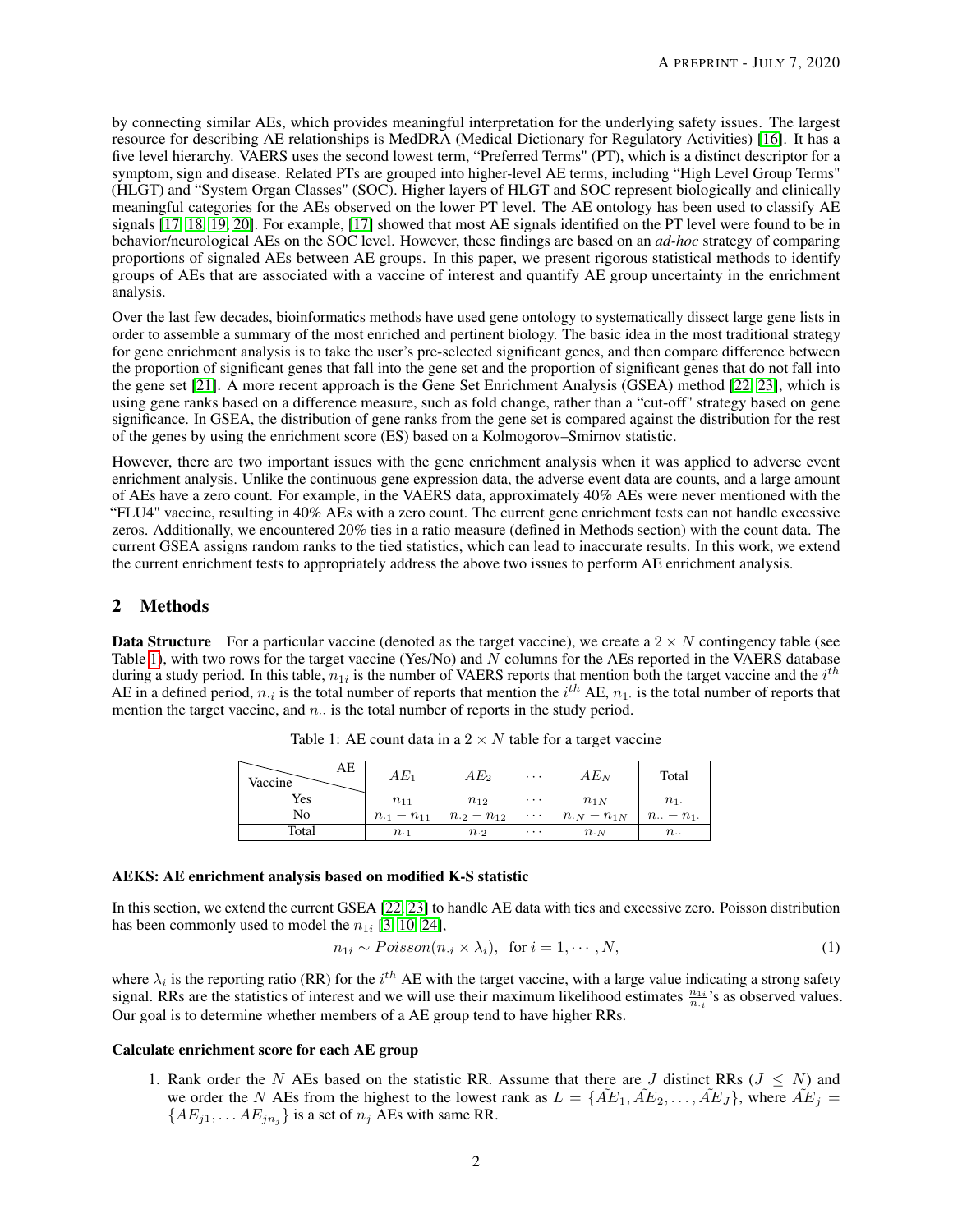2. Extend GSEA to handle tied RRs. Given position i in L, evaluate the fraction of AEs in group  $G$  ("hits") and the fraction of AEs not in G ("misses").  $N_G$  denotes the number of distinct AE terms in group G.

$$
P_{hit}(G, i) = \sum_{j \le i} \sum_{k \le n_j} \frac{1}{N_G} I(AE_{jk} \in G)
$$

$$
P_{miss}(G, i) = \sum_{j \le i} \sum_{k \le n_j} \frac{1}{N - N_G} I(AE_{jk} \notin G)
$$

We then compute a running sum across all N AEs. The K-S statistic for AE group G is defined as  $KS(G)$  =  $max_{1 \le i \le J} (P_{hit}(G, i) - P_{miss}(G, i))$ , which is the maximum value that  $P_{hit}$  is above  $P_{miss}$ . When many members of G appear at the top of the list,  $KS(G)$  is high.

- 3. Handle zero counts. The maximum likelihood estimate for  $\lambda_i$  is  $\frac{n_{1i}}{n_{i}}$ . Thus, a zero count will produce a zero RR. Let  $p_0^G$  denotes the proportion of AEs with RR equal to 0 in group G, and  $p_0^{G^c}$  denotes the proportion not in group G. We consider Group G not enriched only if  $p_0^G$  is larger than  $p_0^{G^c}$ .
- 4. Combine the statistics in 2 and 3, we propose a composite enrichment score

<span id="page-2-0"></span>
$$
ES(G) = KS(G) \times I(p_0^G \le p_0^{G^c}),
$$
\n<sup>(2)</sup>

where  $ES(G) \in [0, 1]$ , and  $ES(G)$  is zero if the proportion of zero RRs in group G is larger than the proportion of zero RRs in other groups.  $ES(G)$  is large if group G has a small proportion of zero RRs than the remaining groups and the non-zero RRs in group  $G$  are concentrated at the top of the list  $L$ .

**Estimate statistical significance** The distribution of  $ES(G)$  under the null is not analytically tractable and is obtained using Monte Carlo hypothesis testing[\[24\]](#page-6-5). Under the null hypothesis,  $H_0$ :  $\lambda_1 = \lambda_2 = \cdots = \lambda_N = \lambda_0$ . Under this hypothesis,  $n_{1i} \sim Poisson(n_{i} \times \lambda_0)$ , for  $i = 1, \dots, N$ . Based on the relationship between Poisson and Multinonial distributions, the joint distribution of  $(n_{11},...,n_{1N})$ , conditioning on  $\sum_{i=1}^{N} n_{1i} = n_1$ . and  $(n_{\cdot 1},...,n_{\cdot N})$  is

$$
(n_{11}, n_{12}, \dots, n_{1N}) | n_1; n_{11}, \dots, n_N \sim \text{multinomial}(n_1, \{r_1, \dots, r_N\})
$$
\n(3)

where  $r_i = \frac{n_{\cdot i} \lambda_0}{n_{\cdot \cdot} \lambda_0} = \frac{n_{\cdot i}}{n_{\cdot \cdot}}$ .

Given this Multinomial distribution, we generate the AE count data and compute  $ES^*(G)$  using formula [\(2\)](#page-2-0). Repeat this process for M times (M is generally large; say 5000) to create a null distribution of  $ES^*(G)$ . The p-value is the proportion of  $ES^*(G)$  that are greater than or equal to the observed  $ES(G)$ . Finally, we apply the Benjamini-Hochberg procedure  $[25]$  converting p-values into q-values to control the false discovery rate. Moreover, we can also estimate the statistical significance of each individual AE by evaluating the *p*-value of observed RR under the null hypothesis.

### AEFisher: AE Enrichment test based on modified Fisher's exact test

This approach first assesses significance of the association between each AE and the vaccine and then uses a "cutoff" strategy to classify the AEs into signaled and unsignaled AEs. To test significance of the association, we apply the Fisher's exact test to data in 2 by 2 table (see Table [2\)](#page-2-1) and then use the Benjamini-Hochberg procedure to convert p-values into  $q$ -values for controlling the false discovery rate. A signaled AE is defined based on both the strength of the signal and statistical significance, such as  $q$ -value  $< 0.1$  and odds ratio (OR)  $> 1.5$ .

<span id="page-2-1"></span>Table 2: A 2 by 2 contingency table for a vaccine- $AE_i$  pair

| $AE_i$<br>Vaccine | Yes                  | No                                                 |
|-------------------|----------------------|----------------------------------------------------|
| Yes               | $n_{1i}$             | $n_{\cdot i} - n_{1i}$                             |
| No                | $n_{\cdot i}-n_{1i}$ | $(n_{\cdot\cdot}-n_{1\cdot})-(n_{\cdot i}-n_{1i})$ |

To conduct the enrichment analysis for a particular AE group  $G$ , a conventional approach is to compare proportions of the signaled AEs in group G and not in group G. If there are significantly more signaled AEs in group  $G$ , then group G is enriched. To incorporate the excessive zero RRs in the test, we propose a composite enrichment score as

$$
ES(G) = OR^G \cdot I(p_0^G \le p_0^{G^c}),
$$

where  $OR^G$  is the odds ratio estimating the association between signaled AEs and group G. A large  $OR^G$  ( $OR^G > 1$ ) indicates more signaled AEs in group G than in the remaining groups. As in the AEKS test,  $I(p_0^G \leq p_0^{G_c})$  ensures that an enriched group has the proportion of zeros smaller or equal to remaining groups.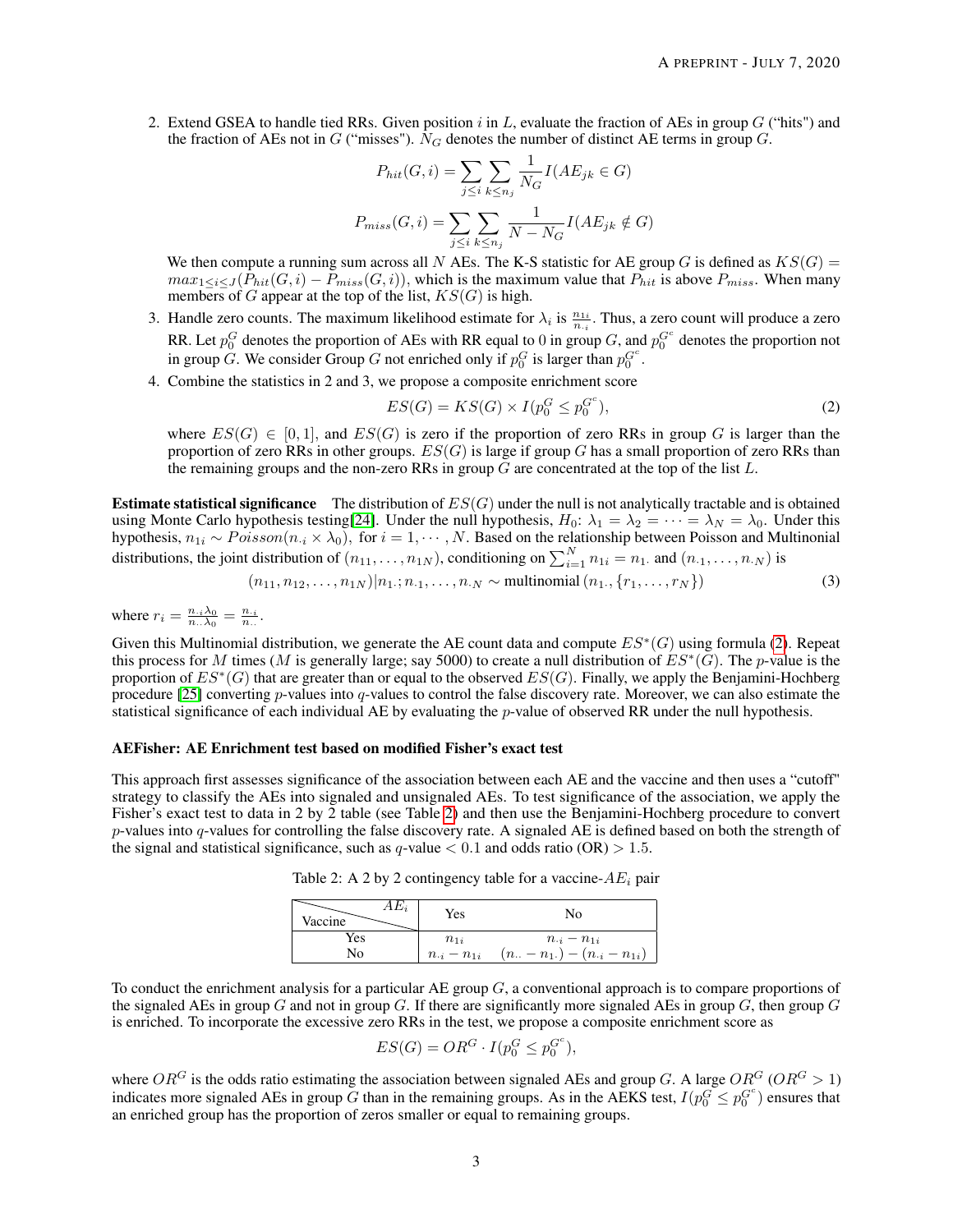Estimate statistical significance We perform a permutation test to assess significance of the enrichment score for group  $G$  by randomly reshuffling the signaled/unsignaled labels. This in spirit is the same as the Fisher's exact test of fixing the row and column margins (here, the group size and the total number of signaled and unsignaled AEs are fixed), while considering the zero proportions.

## 3 Results and Discussion

#### 3.1 Simulation studies

We ran simulation studies to investigate our proposed methods and compared them to existing enrichment tests. To make simulation studies more realistic, data in simulated datasets were made similar to the real dataset. We first created the AE group structure using the AE groups defined on the HLGT level in MedDRA. In each simulated dataset, we set the number of AE groups to be 150 and determined the group size,  $N_G$ , by randomly sampling the group size data in MedDRA under the constraint of  $N_G \ge 10$ . Similarly, the total count of each AE was determined by randomly sampling the AE total count data in VAERS. Then we randomly selected 10% of the AE groups as enriched and the remaining groups as un-enriched. The proportion of zero AEs per group  $(p_0)$  is between 10-60% in VAERS, therefore, we used  $p_0$  in this range in simulations. For a non-zero AE count, we generated it from a Poisson distribution in [\(1\)](#page-1-1) with the rate parameter randomly sampled from the estimated  $\lambda$ 's in VAERS. Specifically, in an enriched group,  $p_0$  was sampled uniformly from 0.1 to 0.3 and the rate parameter was constrained to be larger than 0.3. In an un-enriched AE group, we either set the range of  $p_0$  between 0.4 to 0.6 without constraining the rate parameter, or set the rate parameter smaller than 0.4 with  $p_0$  in the range of 0.1 to 0.6.

As shown in Figure [1,](#page-3-0) AEKS and the AEFisher performed significantly better than the GSEA and the conventional Fisher's exact test, respectively.



<span id="page-3-0"></span>Figure 1: ROC curves using K-S statistics (AEKS vs GSEA) (left) and Fisher's exact tests (AEFisher vs Fisher's exact test) (right). In the Fisher exact test, a signaled AE is defined if  $q$ -value  $< 0.1$  and OR  $> 1.5$ . Results were summarized over 10 simulated datasets.

#### 3.2 Application to VAERS datasets

We applied AEKS and AEFisher to VAERS dataset to study flu and hepatitis vaccines. In both studies, we used the HLGT level of MedDRA to define AE groups. In AEFisher, a signaled AE is defined if the q-value  $< 0.1$  and OR  $> 1.5$ . In both AEKS and AEFisher, an AE group is significantly enriched if q-value  $< 0.1$ .

#### 3.2.1 Study flu vaccines

Influenza vaccine is given in large quantities and it prevents millions of illnesses and flu-related doctor's visits each year. CDC recommends the appropriate vaccine during the flu season. Options include inactivated influenza vaccine (IIV) ("FLU3" or "FLU4" in VAERS) or live attenuated influenza vaccine (LAIV) ("FLUN3" or "FLUN4" in VAERS).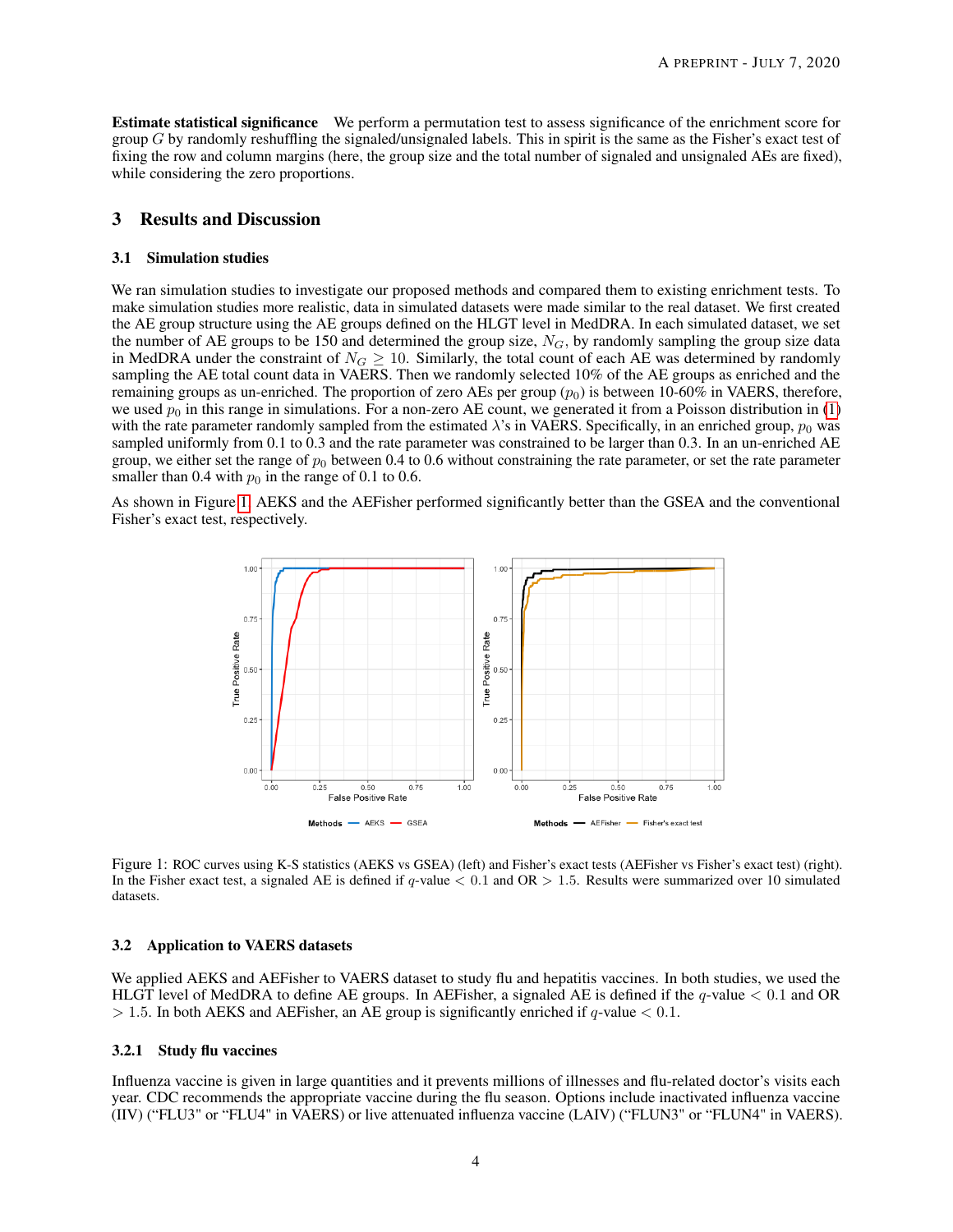By restricting the age of the vaccine recipients between 2 and 49, we have 139353 and 21820 reports for IIV and LAIV, respectively. We compared AE profiles with LAIV relative to IIV.

As shown in Table [3,](#page-4-0) AEKS and AEFisher identified the same enriched AE groups: Respiratory tract infections and Upper respiratory tract disorders. Relative to IIV, LAIV is associated with increased risk of respiratory system disorders. Individual AE identified in each group include Rhinitis, Nasal congestion, Sinus disorder, which have been reported before [\[26,](#page-6-7) [27,](#page-6-8) [28\]](#page-6-9), New signals, such as Epistaxis, is clinically interesting, and it might be true signals that need to be validated in large healthcare databases.

<span id="page-4-0"></span>Table 3: The enriched AE groups and significant AEs using AEKS and AEFisher to study LAIV relative to IIV.

| Methods                      | Significant groups                                     | Significant AEs                   |  |
|------------------------------|--------------------------------------------------------|-----------------------------------|--|
| <b>AEKS</b><br>&<br>AEFisher |                                                        | Croup infectious                  |  |
|                              | Respiratory tract infections                           | Influenza                         |  |
|                              |                                                        | Nasopharyngitis                   |  |
|                              |                                                        | Pneumonia                         |  |
|                              |                                                        | <b>Rhinitis</b>                   |  |
|                              |                                                        | <b>Sinusitis</b>                  |  |
|                              |                                                        | Upper respiratory tract infection |  |
|                              | Upper respiratory tract<br>disorders (excl infections) | Anosmia                           |  |
|                              |                                                        | Epistaxis                         |  |
|                              |                                                        | Nasal congestion                  |  |
|                              |                                                        | Nasal oedema                      |  |
|                              |                                                        | Seasonal allergy                  |  |
|                              |                                                        | Sinus disorder                    |  |
|                              |                                                        | Stridor                           |  |
|                              |                                                        | Tonsillar hypertrophy             |  |

# 3.2.2 Study hepatitis A and B combination vaccines

In this study, we are interested in identifying safety problems that are likely due to interactions of two vaccines when they are administered to an individual at the same time. Specifically, we compared AE profiles induced by the hepatitis A and B combination vaccine ("Twinrix" in VAERS) to monovalent hepatitis A and B vaccines ("Havrix" for hepatitis A and "Engerix-B" for hepatitis B in VAERS). We selected vaccine reports from 2002 to 2018. There are 53415, 33087, 10356 reports with Havrix, Engerix-B, and Twinrix, respectively. In this study, AEKS and AEFisher identified different AE groups. As shown in Table [4,](#page-4-1) AEKS identified Peripheral neuropathies, while AEFisher identified Musculoskeletal and connectivetissue disorders NEC. Peripheral neuropathies was also mentioned in [\[29\]](#page-6-10) as an important AE group associated with the combination hepatitis vaccine.

<span id="page-4-1"></span>Table 4: The enriched AE groups and significant AEs using AEKS and AEFisher to study hepatitis A and B combination relative to monovalent Hepatitis A and B vaccines

| Methods     | Significant AE group           | Significant AEs          |  |
|-------------|--------------------------------|--------------------------|--|
|             |                                | Guillain-Barre syndrome  |  |
| <b>AEKS</b> | Peripheral neuropathies        | Miller Fisher syndrome   |  |
|             |                                | Neuropathy peripheral    |  |
| AEFisher    |                                | Back pain                |  |
|             |                                | Mobility decreased       |  |
|             | Musculoskeletal and connective | Musculoskeletal disorder |  |
|             | tissue disorders NEC           | Musculoskeletal pain     |  |
|             |                                | Neck pain                |  |
|             |                                | Pain in extremity        |  |

# 4 Conclusions

In this article, we develop new methods specifically for adverse event enrichment analysis. We extend the existing gene enrichment tests by incorporating the special features of the AE count data. We have demonstrated the advantage of our methods over the existing methods in simulation studies. By applying the proposed methods to VAERS data, we found that relative to IIV, LAIV is associated with increased risk of respiratory system disorders, and the hepatitis A and B combination vaccine, relative to monovalent Hepatitis A or B vaccines, may be associated with Peripheral neuropathies or Musculoskeletal and connective problems.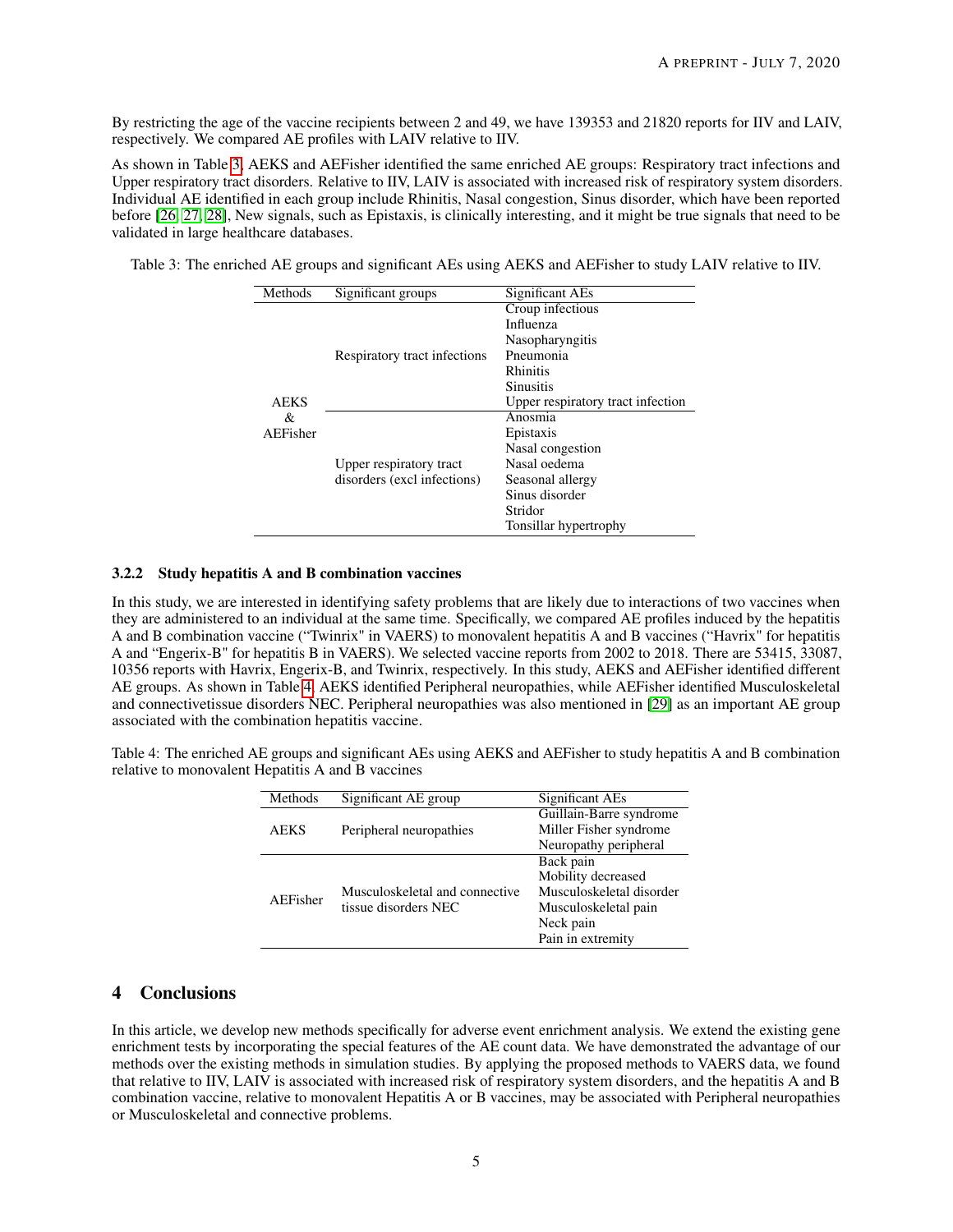## 5 Acknowledgements

Thanks to Kirsten Herold for proofreading the article and thanks to Michael Kleinsasser for compiling the R package.

### References

- <span id="page-5-0"></span>[1] F. Varricchio, J. Iskander, F. DeStefano, R. Ball, R. Pless, M. M. Braun, and R. T. Chen. Understanding vaccine safety information from the vaccine adverse event reporting system. *Pediatr Infect Dis J.*, 23:287—-294, 2004.
- <span id="page-5-1"></span>[2] Tom T Shimabukuro, Michael Nguyen, David Martin, and Frank DeStefano. Safety monitoring in the vaccine adverse event reporting system (vaers). *Vaccine*, 33(36):4398–4405, 2015.
- <span id="page-5-2"></span>[3] W. DuMouchel. Bayesian data mining in large frequency tables, with an application to the FDA spontaneous reporting system. *The American Statistician*, 53:177–190, 1999.
- <span id="page-5-3"></span>[4] S. J. Evans, P. C. Waller, and S. Davis. Use of proportional reporting ratios (PRRs) for signal generation from spontaneous adverse drug reaction reports. *Pharmacoepidemiology and Drug Safety*, 10:483–486, 2001.
- <span id="page-5-4"></span>[5] E. P. van Puijenbroek, A. Bate, H. G. Leufkens, M. Lindquist, R. Orre R, and A. C. Egberts. A comparison of measures of disproportionality for signal detection in spontaneous reporting systems for adverse drug reactions. *Pharmacoepidemiology and Drug Safety*, 11:3–10, 2002.
- <span id="page-5-5"></span>[6] A. Bate, M. Lindquist, I. R. Edwards, S. Olsson, R. Orre, A. Lansner, and R. M. De Freitas. A Bayesian neural network method for adverse drug reaction signal generation. *European Journal of Clinical Pharmacology*, 54:315–321, 1998.
- <span id="page-5-6"></span>[7] R. Orre A. Lansner, A. Bate, I. R. Edwards M. Lindquist, S. Olsson, R. Orre, A. Lansner, and R. M. De Freitas. Bayesian neural networks with confidence estimations applied to data mining. *Comput Stat Data Anal*, 34:473–493, 2000.
- <span id="page-5-7"></span>[8] G. N. Nóren, A. Bate, R. Orre, and I. R. Edwards. Extending the methods used to screen the WHO drug safety database towards analysis of complex associations and improved accuracy for rare events. *BCPNN*, 25:3740–3757, 2006.
- <span id="page-5-8"></span>[9] W. DuMouchel and D. Pregibon. Empirical bayes screening for multi-item associations. *Proceedings of the Seventh ACM SIGKDD International Conference on Knowledge Discovery and Data Mining, San Francisco,CA*, page 67–76, 2001.
- <span id="page-5-9"></span>[10] A. Szarfman, S. G. Machado, and R. T. O'Neill. Use of screening algorithms and computer systems to efficiently signal higher-than-expected combinations of drugs and events in the us FDA's spontaneous reports database. *PLoS ONE*, 25:381–392, 2002.
- <span id="page-5-10"></span>[11] M. Kulldorff, R. L. Davis, M. Kolczak, E. Lewis, T. Lieu, and R. Platt. A maximized sequential probability ratio test for drug and vaccine safety surveillance. *Sequential Analysis*, 30:58–78, 2011.
- <span id="page-5-11"></span>[12] R. L. Davis, M. Kolczak, E. Lewis, J. Nordin, M. Goodman, D. K. Shay, R. Platt, S. Black, H. Shinefield, and R. T Chen. Active surveillance of vaccine safety: a system to detect early signs of adverse events. *Epidemiology*, 16:336–341, 2005.
- <span id="page-5-12"></span>[13] L. Li and M. Kulldorff. A conditional maximized sequential probability ratio test for pharmacovigilance. *Statistics in Medicine*, 29:284–295, 2009.
- <span id="page-5-13"></span>[14] Rongxia Li, Brock Stewart, Eric Weintraub, , and Michael M. McNeil. Continuous sequential boundaries for vaccine safety surveillance. *Statistics in Medicine*, 33:3387–3397, 2014.
- <span id="page-5-14"></span>[15] M Kulldorff, I. Dashevsky, T. R. Avery, K. A. Chan, R. L. Davis, D. Graham, R. Platt, S. E. Andrade, D. Boudreau, M. J. Gunter, L. J. Herrinton, P. Pawloski, M. A. Raebel, D. Roblin, and J. S. Brown. Drug safety data mining with a tree-based scan statistic. *Pharmacoepidemiology and Drug Safety*, 22:517–523, 2013.
- <span id="page-5-15"></span>[16] P. Mozzicato. Meddra: an overview of the medical dictionary for regulatory activities. *Pharm Med*, 23:65—-75, 2009.
- <span id="page-5-16"></span>[17] Y. Zhang, C. Tao, Y. He, P. Kanjamala, and H. Liu H. Network-based analysis of vaccine-related associations reveals consistent knowledge with the vaccine ontology. *Journal of Biomedical Semantics*, 4:33, 2013.
- <span id="page-5-17"></span>[18] Erica Marcos, Bin Zhao, and Yongqun He. The ontology of vaccine adverse events (OVAE) and its usage in representing and analyzing adverse events associated with us-licensed human vaccines. *Journal of Biomedical Semantics*, 4:40, 2013.